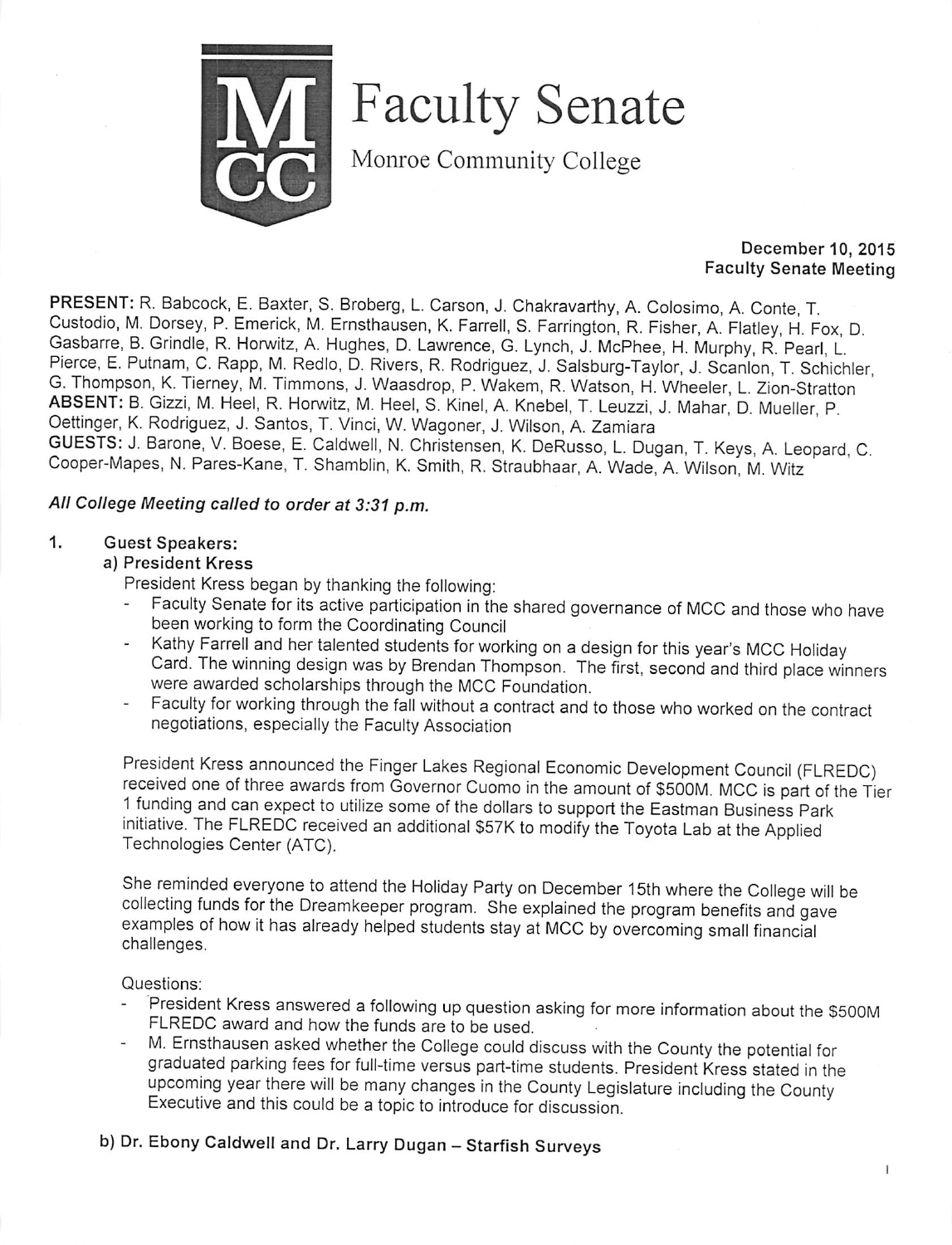Dr. Caldwell and Dr. Dugan reviewed the retention solutions of Starfish. Dr. Caldwell stated a pilot was launched this fall and thanked everyone for their patience and feedback during the first stage. She encouraged everyone to continue to forward feedback to them and they will work through the technology.

Dr. Caldwell gave an overview of Starfish. She explained it was deliverable of Title III with two main components: redesign of TRS courses and the redesign of the intentional integration of the student success collaborative which includes first year experience, new student orientation and a college success course. The goals are aligned with Title III: increase achievement, persistence and retention. There were five (5) specific populations: TS01, EOP, Athletics, ES01, online students with new populations ti be added this spring. The system has active (initiated by Faculty anytime during the semester) and passive (initiated by the system) uses. She reviewed the type of flags.

Dr. Dugan gave an overview of the flag process and stated there have been over 30,000 flags so far this semester, giving the following summary:

| item Name                           | Total |
|-------------------------------------|-------|
| 3 or more flags                     | 1820  |
| Attendance Concern                  | 1353  |
| General Concern (Staff)             | 466   |
| General Concern (Student)           | 5     |
| In Danger of Failing                | 34    |
| Keep Up the Good Work               | 6111  |
| Low Grade Concern                   | 2605  |
| MCC: In class Attendance 3 Absence  | 113   |
| MCC: In class Attendance 4 Absence  | 37    |
| <b>Midterm Status</b>               | 601   |
| Never Logged IN                     | 988   |
| No Login for 5 Days                 | 12418 |
| Recommended to Withdraw             | 89    |
| Showing Improvement                 | 822   |
| <b>Student Withdraw from Course</b> | 1669  |
| You're off to a great start         | 1628  |
| <b>Grand Total</b>                  | 30759 |

Dr. Dugan also reviewed the following survey results and explained the Starfish committee is sifting through the feedback for future improvements. He stated the cost of Starfish is \$38,000 which is equivalent to 15 FTEs.

#### Survey

| <b>Survey Name</b>  | <b>Surveys Sent</b> |      |      | Surveys Viewed Surveys Completed Tracking Items Created |
|---------------------|---------------------|------|------|---------------------------------------------------------|
| Fall 2015, Survey 3 | 2259                | 767  | 697  | 3125                                                    |
| Fall 2015, Survey 2 | 2256                | 1156 | 1048 | 5334                                                    |
| Fall 2015 Survey 1  | 2252                | 1032 | 905  | 5055                                                    |
|                     | 6767                | 2955 | 2650 | 13514                                                   |

M. Ernsthausen congratulated Dr. Caldwell on completing her dissertation.

### *2. Announcements (M. Ernsthausen)*

M. Ernsthausen made the following announcements:

- a) BOT Faculty Policy Update
	- Policywas withdrawn from the December Board of Trustees meeting after hearing concerns from both the FA and Senate
	- President Kress wants to meet with FA and Senate to talk about our concerns

b) College Council (college-wide membership)

- Met on November 18th to discuss possible frameworks for the committee
- Membership will include: Administration, Faculty Association, Faculty Senate, Student government for both DCC and Brighton, CSEA, and Support Staff Professional Development and Planning Council
- Meeting next week to work on purpose and possible framework
- c) Gen Ed Implementation Team (includes members from General Education Committee & Institutional Learning Outcome committee)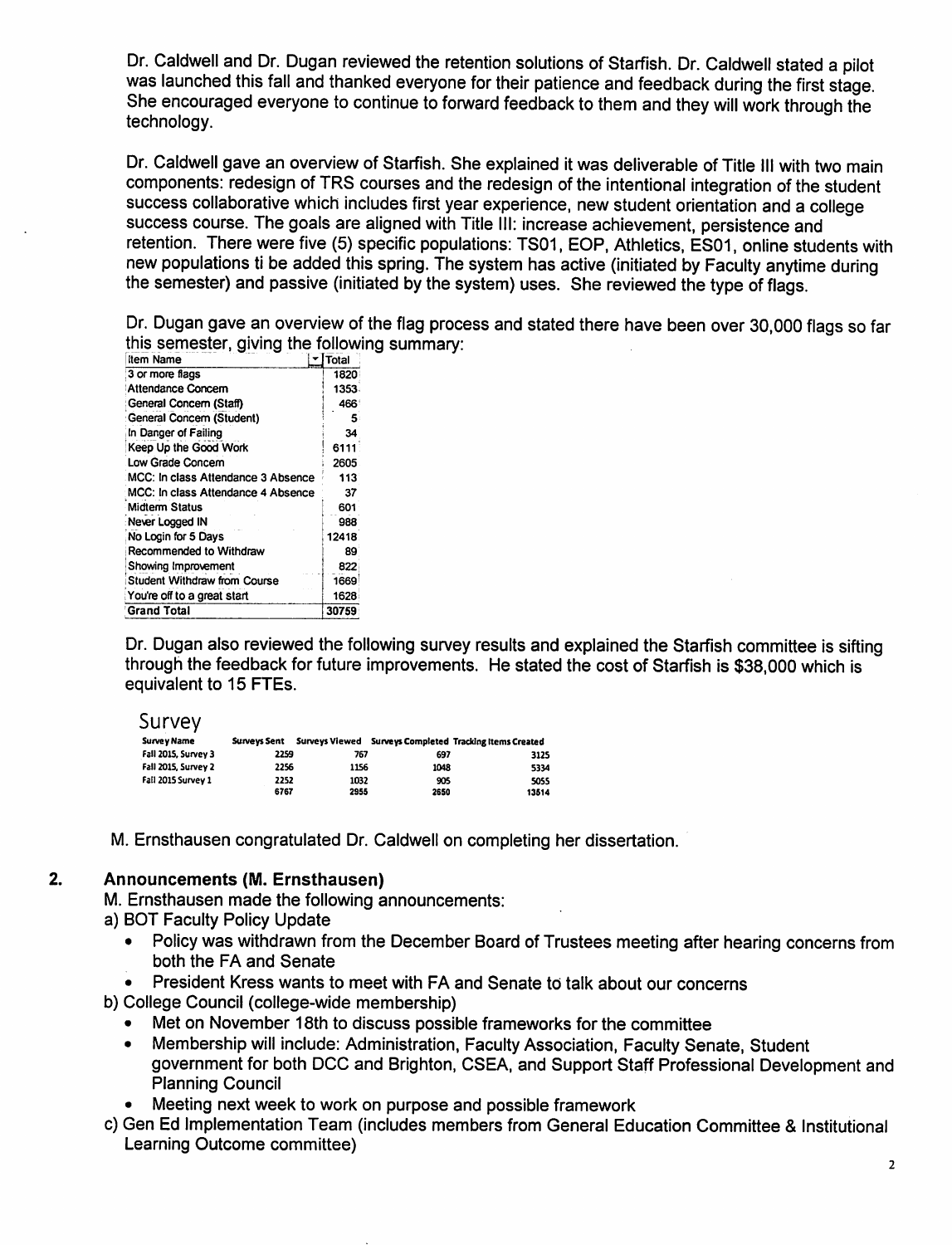- Had a kickoff meeting on November 20th
- Meeting this Friday to discuss a possible addition of a proposed learning outcome.
- d) Meeting with Dr. Wade
	- SCAA resolution language
	- Concerns of CTE Faculty
	- Possibility of having faculty presentations at the beginning of the semester
	- Next meeting is next Friday
- e) Open Forum on Master Schedule
	- About 30 people attended
	- Optimum time to cancel classes most thought 2 weeks before the class starts
	- 85% Rule appears not to exist now, no bench marks for departments, only divisions
	- Varied length courses
	- Communication is key

f) Board of Trustees meeting

- Gave info on Master Schedule open forum
- Suggested developing enrollment goals earlier
- Also, 14 weeks ago, close to 1000 faculty and professional staff began helping students reach their goals. In those 14 weeks, we registered students, advised students, taught our classes, met with students during office hours. We answered emails during the evenings and on weekends, and some even met with students on weekends to give extra help. We had meetings with colleagues to share best practices for the classroom, develop curriculum, and assess our courses and programs. We worked as a college community to improve our liberal arts degree, review job descriptions of non-contract employees, and implement a new general education plan. All without a contract. We really hope the administration will work collaboratively with the Faculty Association to produce a mutually beneficial contract.
- g) Faculty Association Membership Meetings
	- There is a tentative agreement. Membership meetings are as follows:
		- Friday, December 11th, 12-1, 8-200, Brighton
		- Monday, December 14th, 12-1, 4151, Damon
		- Tuesday, December 15th, 4-5, 8-200, Brighton
	- Thank you to the FA team members: Jeff Baker, Jennifer Hill, Matt Hachee, Bethany Gizzi, Harry Pierre Philippe, Renee Rigoni, Kevin Soule, and Taine Vinci

h) Drug-Free Workplace Policy

- Sent to FA and Senate November 10th for comments prior to a first reading at the December Board of Trustees meeting
- Both FA and Senate
- EC expressed concerns
- Pulled from the Board of Trustees meeting until further discussions can be had

M. Ernsthausen further commented he would be discussing with the Dr. Wade a process forincluding Faculty Senate, FA, and CSEA in the beginning of the process for developing and/or amending college policies/procedures with the hopes of streamlining the process.

# *3. Student Announcements*

No announcements.

4. Old *Business*

No old business

### *5. New Business*

Registration Pins/Advising Keys Discussion

M. Ernsthausen stated J. Murphy had a concern he brought up at the Master Schedule open forum regarding registration PINs. He stated last year advising keys were removed, however he would like to have a discussion on whether the advising keys and/or registration PINs are the issue. E. Baxter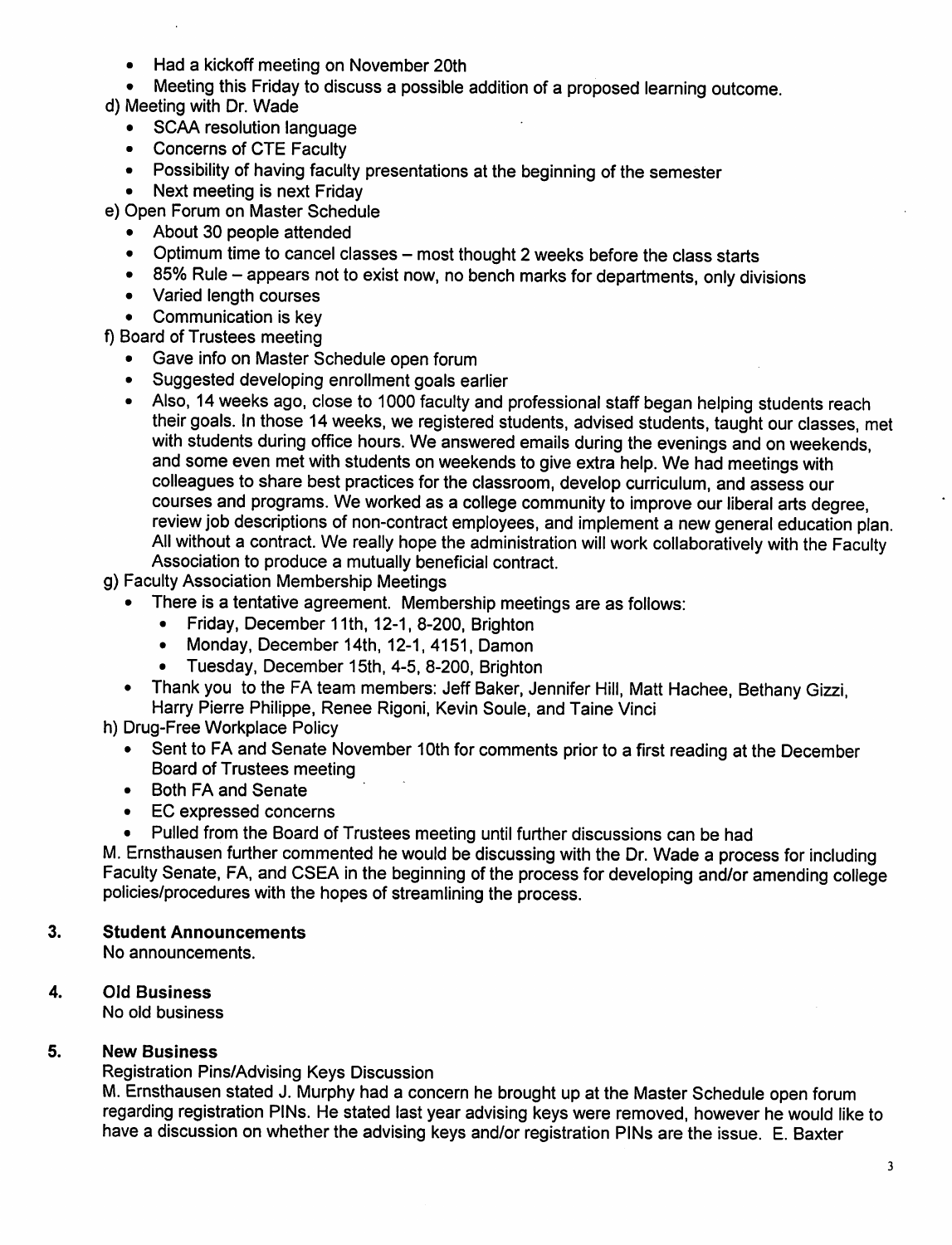stated from the Advisement Center perspective the registration PINs are the biggest obstacle when registering students more than the advisement keys. There have been changes to the PIN combinations which have slowed registration because advisors have to look up every new students. PIN. They also receive calls from faculty asking for assistance with looking up student PINs. She believes allowing students to use their birthday for the first time registering would alleviate many of the issues.

# *All College Meeting adjourned at 4:11 p.m.*

### *Faculty Senate called to order at 4:12 p.m.*

# *1. The Minutes from the November 12, 2015 Faculty Senate meeting were approved.*

### *2. Action Items:*

- a) Curriculum Proposals:
	- 1 New Program:

| <b>I</b> ivew Program.  |                                                                 |
|-------------------------|-----------------------------------------------------------------|
| 2015-NP6-Fall Cert      | Geospatial Information Science and Technology (GIST)            |
| 5 Program Revisions:    |                                                                 |
| 2015-PR13-Fall AAS      | <b>Criminal Justice: Institutional Corrections</b>              |
| 2015-PR9-Fall AS        | <b>Health Studies</b>                                           |
| 2015-PR10-Fall Cert     | <b>Law Enforcement</b>                                          |
| 2014-PR23-Fall AS       | <b>Engineering Science</b>                                      |
| 2015-PR12-Fall AAS      | <b>Fire Protection Technology</b>                               |
| 1 Program Deactivation: |                                                                 |
| 2015-PD2-Fall AS        | LA 16: Liberal Arts and Sciences - Psychology Advising Sequence |
| No discussion. Passed.  |                                                                 |
|                         |                                                                 |

- b) Curriculum: CAPE Foundations 4.1 Closing the Assessment Loop Report No discussion. *Passed.*
- c) Curriculum: Ethics & Values Infused Competency Report (with a friendly amendment). M. Putnam stated there is a friendly amendment revising the wording to 3.1.1 "Upon completing any Ethics & Values course at Monroe Community College, every student will be able to do at least one of the following:"

No discussion. *Passed.*

# *3. Future Action Item: 2018-2019 Academic Calendar*

R. Fisher on behalf of J. Mahar for the Academic Policies Committee presented the proposed 2018-2019 academic calendar. It will be sent to Senators next week to share with their constituents. There will be a vote at the January Faculty Senate meeting.

# *4. Standing Committee Reports*

In order to allow more time for discussion during the meeting the standing committee chairs submitted their reports for Senators to review prior to the meeting. Questions and/or comments were taken regarding the following reports, as noted.

# *Academic Policies (J. Mahar)*

J. Mahar reports the following:

- Reviewed 2018-19 Academic Calendar, sent to EC for presentation at December Faculty Senate meeting and Vote in January - follows regular format

- Began discussions on limiting the number of times a student may take a course, requesting data from IR to assist decision

- Began discussion about changes to Add/Drop Period Process, requesting data from IR to assist decision

- Began discussion about who's responsible for enforcing prerequisites
- Ongoing topics of discussion:
	- Continuing discussions on Academic Grievance Procedure (Resolution 1.9.4)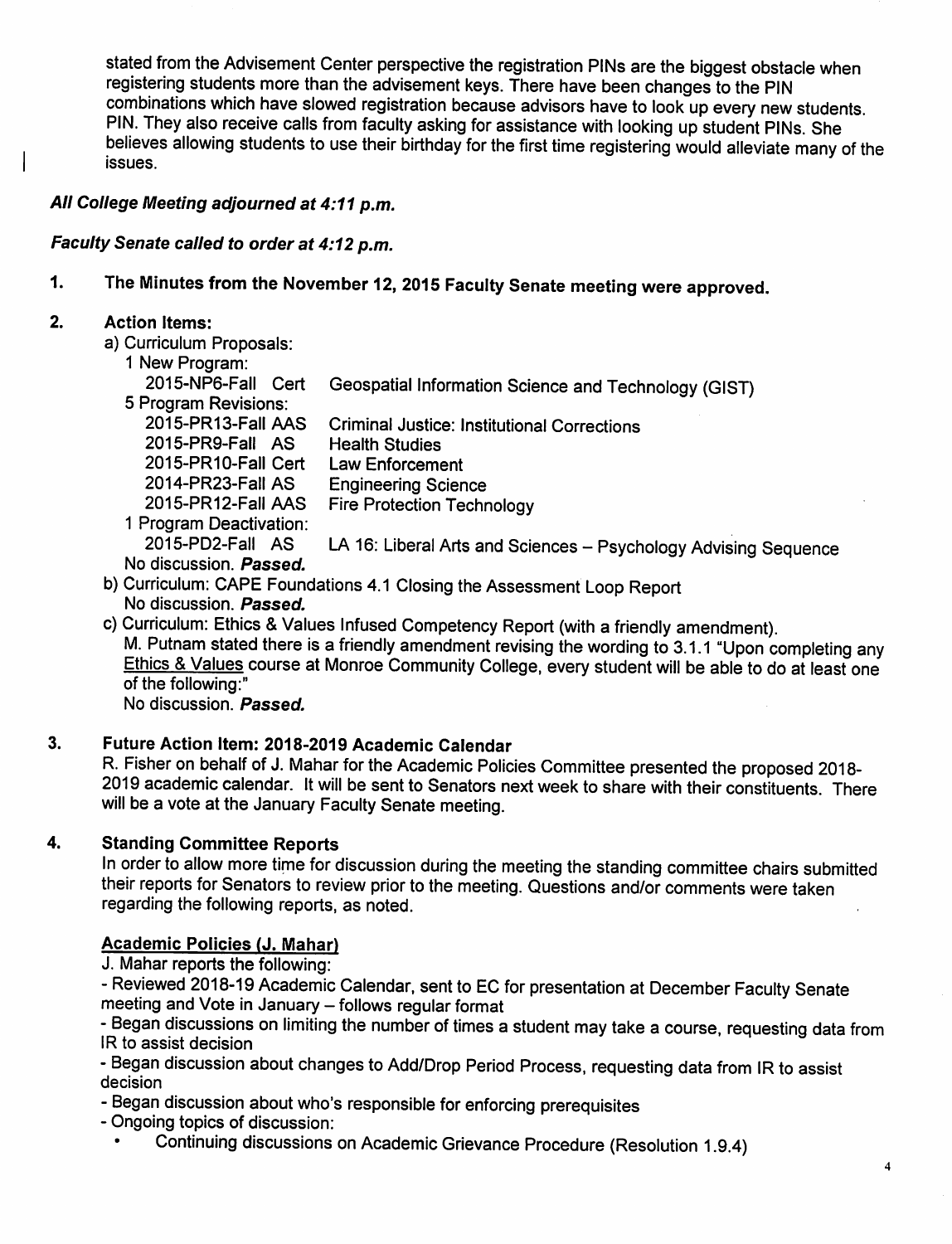Continuing discussion on effects of changing class lengths from 50 and 80 minutes to 60 and 90  $\bullet$ minutes.

# *Student Affairs (J. Mahar)*

J. Mahar reports the following:

- Continuing work on an Academic Honor Code.

# *Curriculum (E. Putnam)*

- E. Putnam reports the following:
- The Curriculum Committee has given final approval to:
- 1 New Program: 2015-NP6-Fall 4 Program Revisions: 2015-PR13-Fall 2015-PR9-Fall 2015-PR10-Fall 2014-PR23-Fall 1 Program Deactivation: 2015-PD2-Fall 16 Course Revisions: 2015-CR38-Fall 2015-CR39-Fall 2015-CR41-Fall 2015-CR46-Fall 2015-CR64-Spring 2015-CR47-Fall 2015-CR42-Fall 2015-CR35-Fall 2015-CR32-Fall 2015-CR34-Fall 2015-CR36-Fall 2015-CR65-Spring 2015-CR37 Fall 2015-CR24-Fall 2015-CR25-Fall 2015-CR30-Fall 8 Course Deactivations: 2015-CD14-Fall 2015-CD15-Fall 2015-CD16-Fall 2015-CD9-Fall 2015-CD10-Fall 2015-CD11-Fall 2015-CD12-Fall 2015-CD13-Fall Cert Geospatial Information Science and Technology (GIST) AAS AS **Cert** AS AS Criminal Justice: Institutional Corrections Health Studies Law Enforcement Engineering Science LA 16: Liberal Arts and Sciences - Psychology Advising Sequence PLE 104 Practicum in Policing I<br>PLE 204 Practicum in Policing II PLE 204 Practicum in Policing II<br>CRJ 211 Community Values and CRJ 211 Community Values and the Administration of Justice<br>ECE 130 Field Work Child Care Practitioner I ECE 130 Field Work Child Care Practitioner I<br>ENG 105 Introduction to Literature Introduction to Literature All 100 Level English Literature Courses GEO 204 SPC 143 SPC 141 SPC 142 SPC 144 MTH 175 ECE251 PSY 222 ENR 161 ENG 200 CRC118 CRC119 CRC 121 CRC 122 TLC 101 TLC111 TLC 151 TLC 290 13 Course Learning Outcomes: 2015-CO10-Fall BUS 104 2015-CO8-Fall BUS 135 2015-CO15-Fall PLE101 2015-CO14-Fall PLE 102 2015-CO13-Fall PLE 104 2015-CO17-Fall PLE 204 2015-C036-Spring HIM 104 2015-CO52-Spring HIM 100 Introduction to Mineralogy Small Group Communication Interpersonal Speech Communication Public Speaking (add SUNY-BC) Communication and Crisis Precalculus Mathematics Family and Culture Social Psychology of the Holocaust Computing with Microsoft Excel and LabVIEW Advanced Composition Basic Personal Computer Operations and Maintenance Introduction to Dreamweaver MX Introduction to Macromedia Flash MX Computer Animation Using Alice Telecommunications I Fiber Installation and Maintenance The Public Switched Telephone Network Independent Study Introduction to Business Supervising for the 21st Century Fundamentals of Policing Police Proficiencies and Procedures Practicum in Policing I Practicum in Policing II Medical Terminology Introduction to Health Information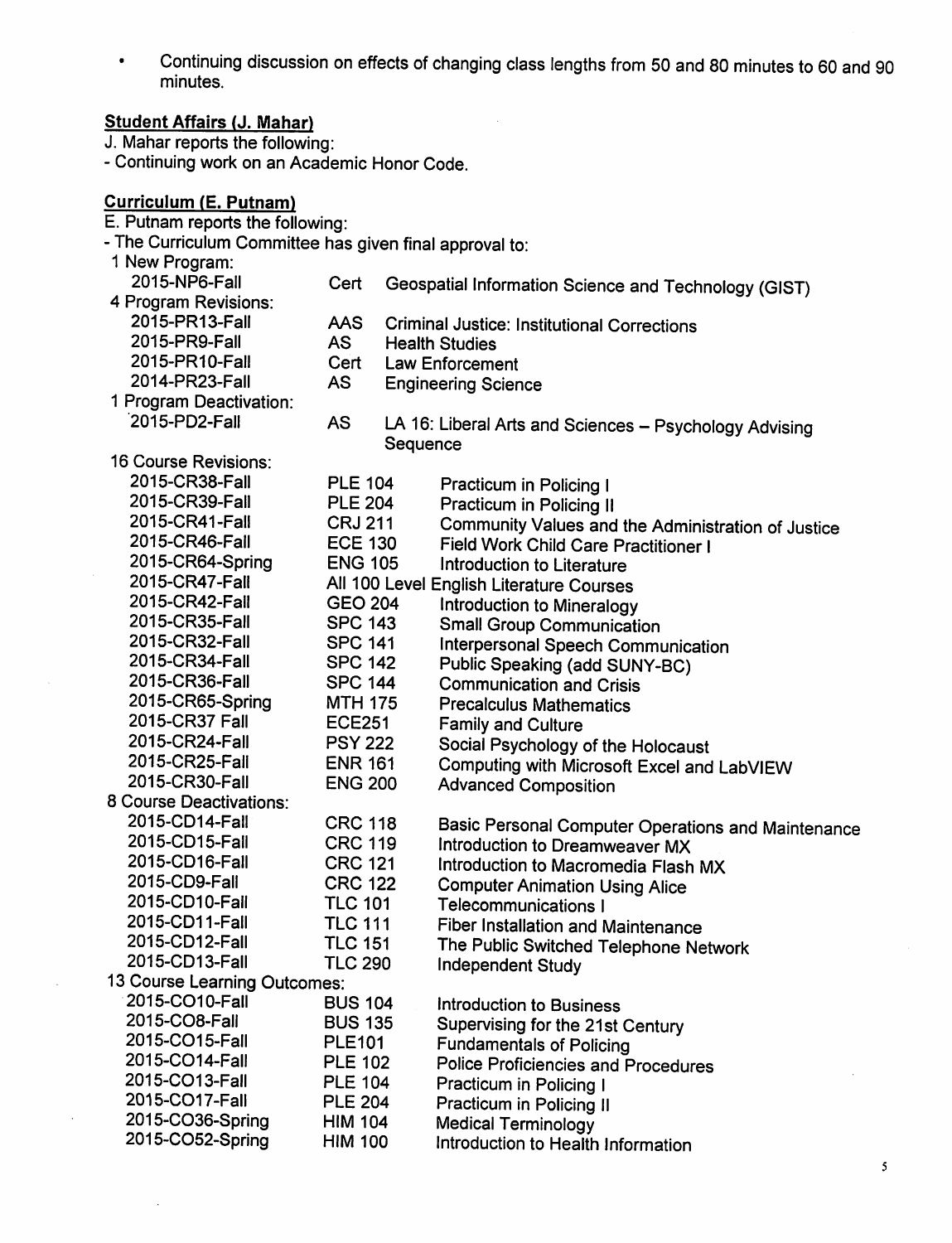| 2015-CO53-Spring         | <b>HIM 103</b> | <b>Health Care Documentation</b>                                                           |
|--------------------------|----------------|--------------------------------------------------------------------------------------------|
| 2015-CO56-Spring         | <b>HIM 211</b> | <b>Healthcare Reimbursement</b>                                                            |
| 2015-CO48-Spring         | <b>HIM 204</b> | Health Records in Alternate Care                                                           |
| 2015-CO41-Spring         | <b>HIM 115</b> | <b>Medical Office Pharmacology</b>                                                         |
| 2015-CO43-Spring         | <b>HIM 213</b> | <b>Health Information Systems</b>                                                          |
|                          |                | - The Curriculum Committee has posted for faculty review until 12/10/15:                   |
| 1 Program Revision:      |                |                                                                                            |
| 2015-PR12-Fall*          | <b>AAS</b>     | <b>Fire Protection Technology</b>                                                          |
|                          |                | *Will be voted on at 12/10 Faculty Senate meeting following Curriculum committee vote 12/8 |
| 1 New Course:            |                |                                                                                            |
| 2015-NC8-Fall            | <b>MET 250</b> | <b>Mechatronics Systems</b>                                                                |
| 6 Course Revisions:      |                |                                                                                            |
| 2015-CR54-Fall           | <b>COM 203</b> | <b>Compositing and Visual Effects</b>                                                      |
| 2015-CR51-Fall           | <b>MTH 099</b> |                                                                                            |
| 2015-CR52-Fall           | <b>MTH 160</b> | Elementary Algebra Review (lab for Intermediate Algebra)<br>Statistics I                   |
| 2015-CR50-Fall           |                |                                                                                            |
| 2015-CR71-Spring         | <b>MTH 162</b> | <b>Statistics for the Social Sciences</b>                                                  |
| 2015-CR58-Fall           | <b>ART 230</b> | Sculpture II                                                                               |
|                          | <b>NUR 112</b> | Nursing Care of the Adult and Child-I                                                      |
| 27 Course Deactivations: |                |                                                                                            |
| 2015-CD17-Fall           | <b>ANT 110</b> | Hosts and Guests: The Anthropology of Tourism - WR                                         |
| 2015-CD43-Fall           | <b>ART 270</b> | American Art and Architecture                                                              |
| 2015-CD20-Fall           | <b>COM 151</b> | Journalism II                                                                              |
| 2015-CD27-Fall           | <b>COM 261</b> | Introduction to Multimedia                                                                 |
| 2015-CD26-Fall           | <b>COM 262</b> | Multimedia Authoring                                                                       |
| 2015-CD33-Fall           | <b>COM 263</b> | Design for Interactive Multimedia                                                          |
| 2015-CD34-Fall           | <b>COM 265</b> | 3D Modeling                                                                                |
| 2015-CD35-Fall           | <b>COM 266</b> | Multimedia Production Studio                                                               |
| 2015-CD36-Fall           | <b>COM 268</b> | <b>3D Animation</b>                                                                        |
| 2015-CD24-Fall           | <b>IDE 121</b> | <b>Interior Design Communication I</b>                                                     |
| 2015-CD23-Fall           | <b>IDE 122</b> | Interior Design Communication II                                                           |
| 2015-CD25-Fall           | <b>IDE 160</b> | <b>CAD</b> for Interiors                                                                   |
| 2015-CD22-Fall           | <b>IDE 207</b> | Interior Design History - Modern                                                           |
| 2015-CD21-Fall           | <b>IDE 260</b> | <b>CAD</b> for Interiors II                                                                |
| 2015-CD37-Fall           | <b>MUS 102</b> | <b>Basic Musicianship I</b>                                                                |
| 2015-CD44-Fall           | <b>MUS 103</b> | <b>Basic Musicianship II</b>                                                               |
| 2015-CD39-Fall           | <b>MUS 125</b> | Guitar Class II                                                                            |
| 2015-CD40-Fall           | <b>MUS 132</b> | <b>Percussion Class</b>                                                                    |
| 2015-CD41-Fall           | <b>MUS 143</b> | Jazz Improvisation I                                                                       |
| 2015-CD42-Fall           | <b>MUS 144</b> | Jazz Improvisation II                                                                      |
| 2015-CD38-Fall           | <b>MUS 147</b> |                                                                                            |
| 2015-CD28-Fall           | <b>MUS 153</b> | Jamming in Jazz, Funk, Pop and Rhythm and Blues Styles                                     |
| 2015-CD30-Fall           | <b>MUS 154</b> | <b>Electric Guitar and Electric Bass</b>                                                   |
| 2015-CD29-Fall           |                | <b>Classical Guitar</b>                                                                    |
| 2015-CD31-Fall           | <b>MUS 161</b> | <b>Guitar Ensemble</b>                                                                     |
|                          | <b>MUS 190</b> | Music Rehearsal and Performance                                                            |
| 2015-CD32-Fall           | <b>MUS 229</b> | <b>MIDI Recording Techniques II</b>                                                        |
| 2015-CD19-Fall           | <b>SPC 290</b> | <b>Independent Study</b>                                                                   |
|                          |                | - The Curriculum Committee has posted for faculty review until 12/15/15:                   |
| 5 Course Revisions:      |                |                                                                                            |
| 2015-CR57-Fall           | <b>HED 210</b> | Complementary, Alternative and Integrative Approaches to<br><b>Health and Wellness</b>     |
| 2015-CR64-Fall           | <b>CRJ 121</b> | <b>Criminal Justice Education Internship I</b>                                             |
| 2015-CR63-Fall           | <b>NUR 212</b> | Maternal - Neonatal Nursing - WR (Seven Weeks)                                             |
| 2015-CR61-Fall           | <b>NUR 211</b> | Psychiatric-Mental Health Nursing (Seven Weeks)                                            |
|                          |                |                                                                                            |

 $\ddot{\phantom{a}}$ 

*2015-CR49-Fall NUR214 Nursing Care of the Adult and Child-ll*  $\bar{z}$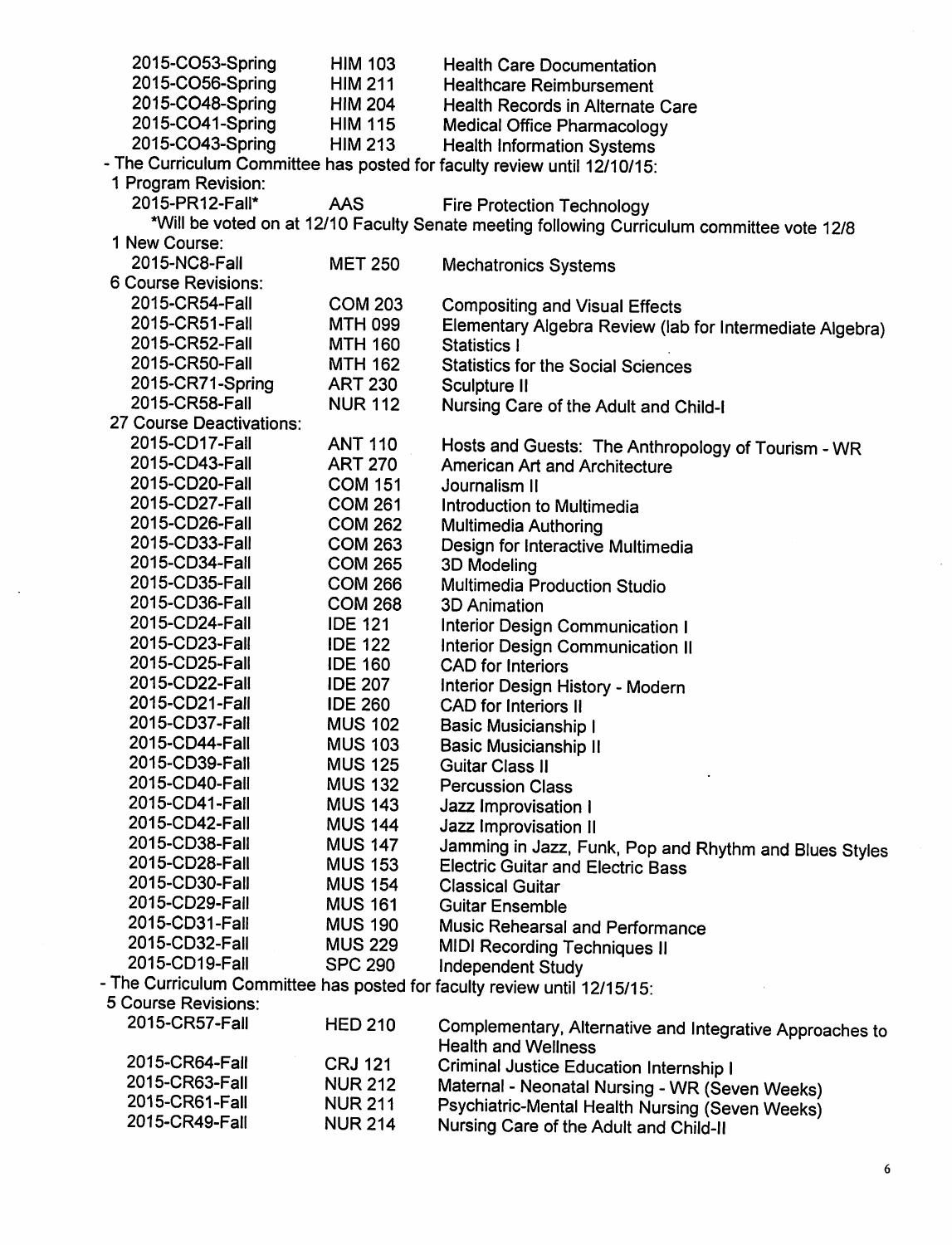# *NEG (M. Heel)*

M. Heel reported the following:

- Open hearings held at Brighton and DCC on Monday concerning proposal to revise Article X, Section 5 of the Bylaws (affects also Resolution 6.1.6). Voting expected to be underway no later than Wednesday.

*Updated report:* M. Heel reported after receiving feedback at the open hearing on the proposed Faculty Senate Bylaws, the vote has been postponed so the Committee can revise the language.

# *Planning (P. Emerick)*

P. Emerick reports the following:

- Met with the HIPs academies subcommittee. They are currently in process of putting together a survey to inventory the use of HIPs at MCC. They are also interested in adding the First Year Experience (FYE) to the list of HIPs at MCC. FYE is one of the acknowledged HIP practices that was not included in what was voted on by the Faculty Senate last year. There was also discussion of a summer HIPs institute that would incorporate the development and use of a HIP.<br>- The Grants office has held two workshops related to In House grant opportunities such as Strategic

Planning Grants. Both workshops were well attended. If you were unable to attend the workshop I have the PowerPoint presentation and will make it available to all senators to distribute amongst their constituents

-The Sustainability committee welcomed one of the co-founders of Greentopia to the last Sustainability meeting. He gave a presentation focusing on Ecodistricts and the potential for the new Downtown Campus and its future involvement as a member of the Ecodistrict.

-The 2017-2021 Strategic Plan Leadership team meets biweekly. During our last meeting we reviewed readings focusing on current trends in higher education thatwill impact our next plan.

- Attended a meeting to review the feedback received regarding the new MCC website. In attendance were myself and M. Redlo representing the Faculty Senate and R. Bowen and C.Brennan-Barry representing theWeb Development Team. They were especially receptive to the provided feedback and some suggestions had already been implemented due to our feedback (return of the A-Z index and a number of repaired links). They are currently reviewing the provided feedback. The topic of the website itself was discussed and it was reinforced that the new web site is designed to be fluid and responsive to the College's needs and that the rollout of the new website is a multiphase initiative. Some of the statistics that were cited regarding the website were over 230,000 unique viewers and over 1.5 million page views since the initial rollout of the new site

# *Professional Development (A. Colosimo)*

A. Colosimo reports the following:

- The Open Educational Resources (OER) Workshop, co-sponsored with the TCC, was well-attended on November 20th. Many thanks to the excellent presenters: P. Seeburger, T. Shamblin, R. Dimino, and A. Kingston!

- A name was put forward to Human Resources for the John and Suanne Roueche Award. There were no nominations for the MCC Emerging Excellence Award (MEEA) this year.

- An announcement in the Daily Tribune called for nominations for the Carmen Powers Legacy Lecture, slated for April 22, 2016 from 2-3:30 in the Forum. The committee welcomes nominations for retiring staff and faculty in all departments, divisions, and offices around the college. A revised description of one-page nomination can be found at http://web.monroecc.edu/FacultySenate/cplegacy.

- Dates will be announced in the next month for several professional development opportunities related to MCC Schools (formerly Academies), including informative videos and slideshows with voiceovers available via Blackboard, as well as face-to-face workshops at the Brighton and Damon campuses, Applied Tech Center, and Public Safety Training Center.

- Save-the-date for an Assessment Event, led by Linda Suskie, former vice president of the Middle States Commission and author of "Assessing Student Learning: A Common Sense Guide". Please check the Tribune for details.

### *SCAA (H. Wheeler)*

H. Wheeler reports the following: